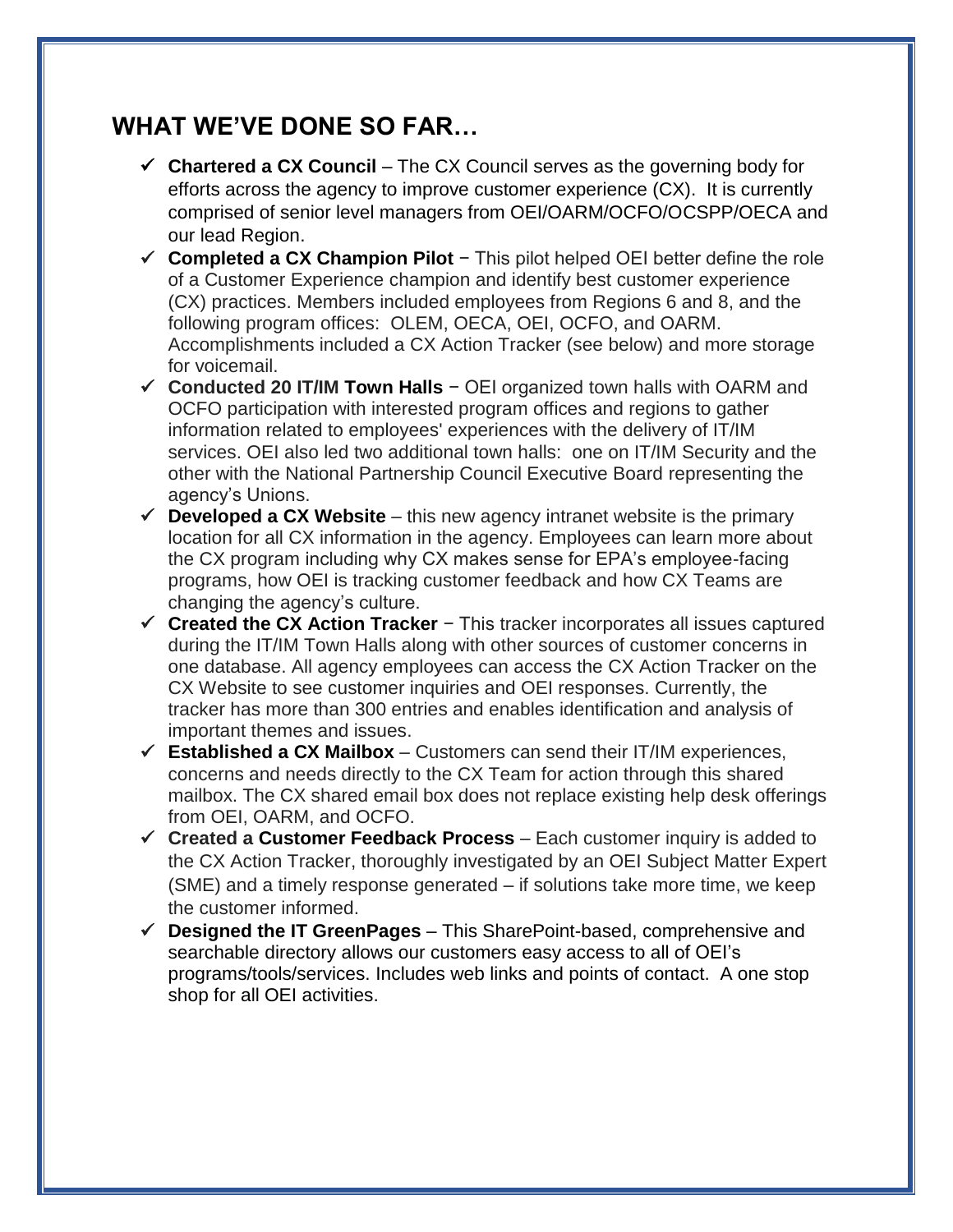- **Identified CX Performance Measures** OEI has identified perception and Operational CX performance metrics. These metrics will ensure that the CX program is systematically measuring customer experience data, making proposals for improvements and demonstrating change.
- **Offered CX Training** Through EPA University, OEI has identified a set of online introductory courses for those employees interested in learning more about CX. Employees can receive a CX training certificate if they complete all courses.
- **Started an EPA CX Community of Practice –** All employees who are interested in learning about CX are encouraged to join the Community of Practice. Goals include promoting a culture of CX across EPA, providing participants with the skills and knowledge to take CX principles, tools and techniques back to their organizations, collaborating on shared CX challenges and developing innovative and extensible solutions expand beyond IT/IM and developing an agency cadre of customer experience professionals.
- **Launched the Federal Internal Customer Experience (FICX) Group –** This internally-focused federal-wide CX Group for Federal Agencies and Departments offers a network for information and solutions around common Customer Experience issues. The FICX met twice in 2017 with attendees from both inside and outside EPA. At present, the FICX consists of 43 members from across 18 different Agencies and Departments, as well as members from Agriculture Canada.
- **OCFO and OARM Stakeholder & Technical User Groups (TUGS) –** Monthly Stakeholder Meetings facilitate an effective communication forum that allows system stakeholders to receive updates regarding important information and to provide OCFO and OARM regular opportunities to receive crucial user feedback pertaining to system issues. OCFO stakeholders also vote and prioritize Change Requests (CRs) and Defects. OCFO also created a Stakeholder User Group SharePoint site where users can review upcoming meetings and due dates as well as view CR and Defect voting results, meeting agendas, presentations, and meeting minutes.

## *Customer Experience Survey*

To help us better understand employees' needs, expectations and pain points, OEI sent a short, 5-7 minute, anonymous survey to approximately 8,000 agency employees in December 2017 and received nearly 1,000 responses. We will use the results to establish a baseline performance metric in customer experience for ourselves, as well as use it to target and prioritize improvements that benefit our customers.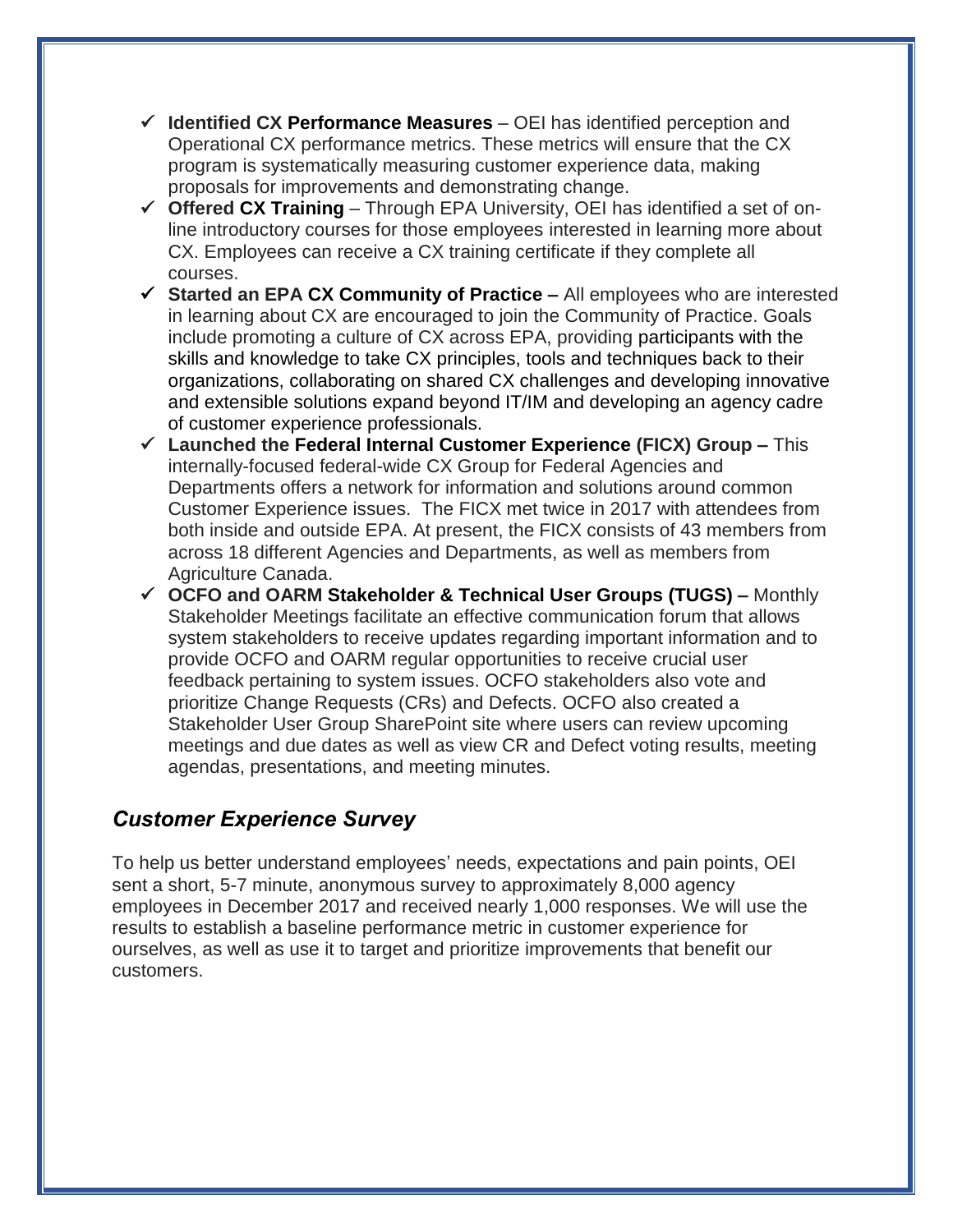

## *ACTIONS WE ARE STUDYING/TAKING TO IMPROVE THE CUSTOMER EXPERIENCE*

- $\div$  Create CX Champions within program offices and regions ask them to form a self-directed workgroup that identifies and addresses needed changes.
- ❖ Survey customers to chart progress and identify issues.
- Establish a baseline and track CX Performance (perception) metrics and Operational metrics. (Long-term goal: an "outcome-based" metric.)
- Conduct "single issue" IT/IM Town Halls across EPA with the appropriate service provider to identify 1-3 improvements in that service or area. (This may be what the Champions work on.)
- Conduct EPA CX Community of Practice Meetings to spread adoption and sharing of CX and CX tools/techniques outside of EPA technology community.
- Conduct Federal Internal Customer Experience Meetings (FICX) with other agencies to share lessons learned.
- ❖ Conduct CX Council Meetings to govern the CX program.
- Develop a CX Training Curriculum on Persona Development and Journey Mapping and conduct 2 trainings.
- Establish a CX Award Program to drive IT/IM service provider culture change.